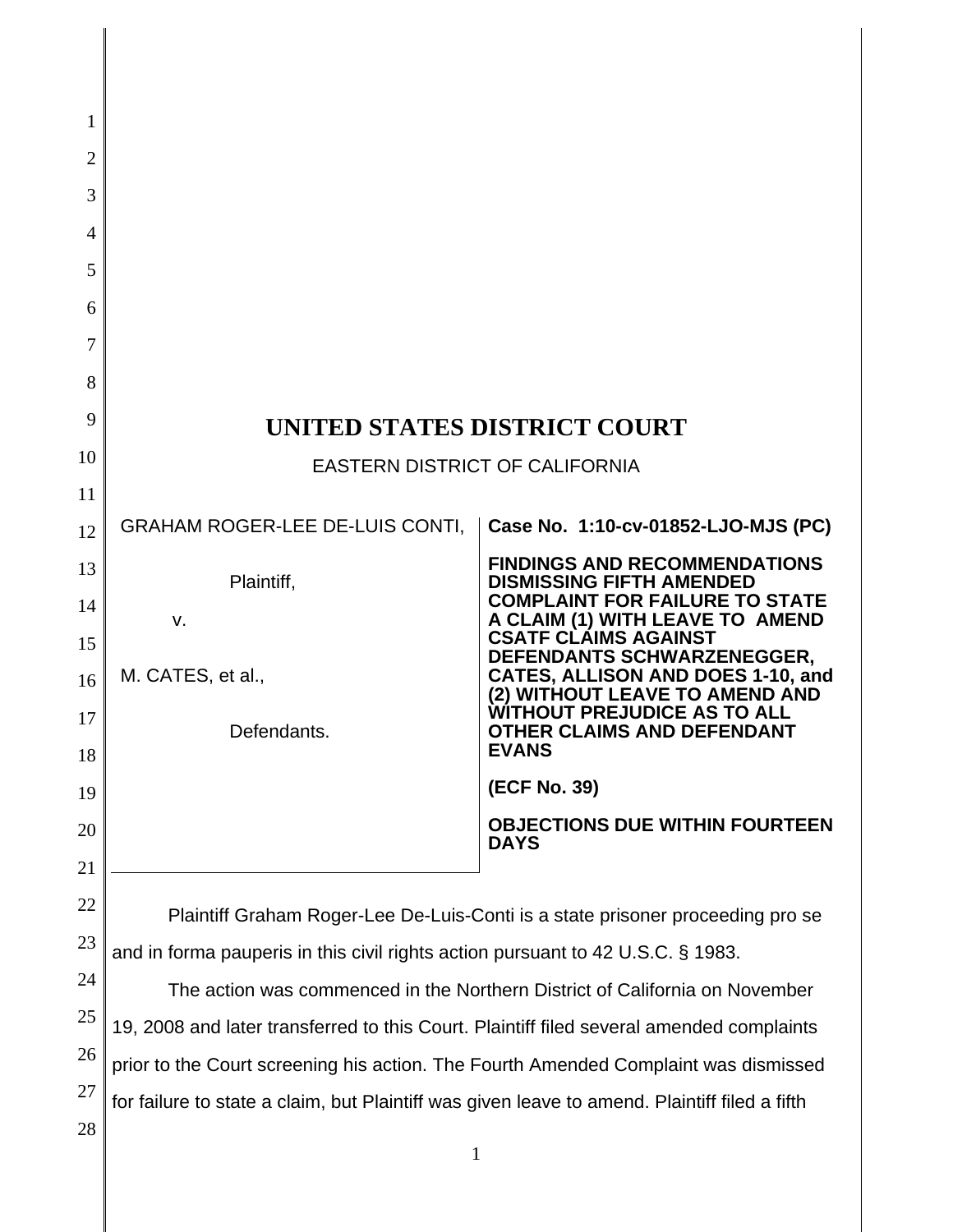1 amended complaint which the Court now screens.

2 3 4 5 6 For the reasons set forth below, the undersigned recommends the fifth amended complaint be dismissed for failure to state a claim, with leave to amend claims arising at the California Substance Abuse and Treatment Facility (CSATF) against Defendants Schwarzenegger, Cates, Allison and Does 1-10, and without leave to amend as to all other claims and Defendant Evans.

7

# **I. SCREENING REQUIREMENT**

8 9 10 11 12 13 14 15 16 The Court is required to screen complaints brought by prisoners seeking relief against a governmental entity or officer or employee of a governmental entity. 28 U.S.C. § 1915A(a). The Court must dismiss a complaint or portion thereof if the prisoner has raised claims that are legally "frivolous, malicious," or that fail to state a claim upon which relief may be granted, or that seek monetary relief from a defendant who is immune from such relief. 28 U.S.C. § 1915A(b)(1),(2). "Notwithstanding any filing fee, or any portion thereof, that may have been paid, the court shall dismiss the case at any time if the court determines that . . . the action or appeal . . . fails to state a claim upon which relief may be granted." 28 U.S.C. § 1915(e)(2)(B)(ii).

17

# **II. PLEADING STANDARD**

18 19 20 21 22 23 Section 1983 "provides a cause of action for the deprivation of any rights, privileges, or immunities secured by the Constitution and laws of the United States." Wilder v. Virginia Hosp. Ass'n, 496 U.S. 498, 508 (1990), quoting 42 U.S.C. § 1983. Section 1983 is not itself a source of substantive rights, but merely provides a method for vindicating federal rights conferred elsewhere. Graham v. Connor, 490 U.S. 386, 393-94 (1989).

24 25 26 27 28 To state a claim under § 1983, a plaintiff must allege two essential elements: (1) that a right secured by the Constitution or laws of the United States was violated and (2) that the alleged violation was committed by a person acting under the color of state law. See West v. Atkins, 487 U.S. 42, 48 (1988); Ketchum v. Alameda Cnty., 811 F.2d 1243, 1245 (9th Cir. 1987).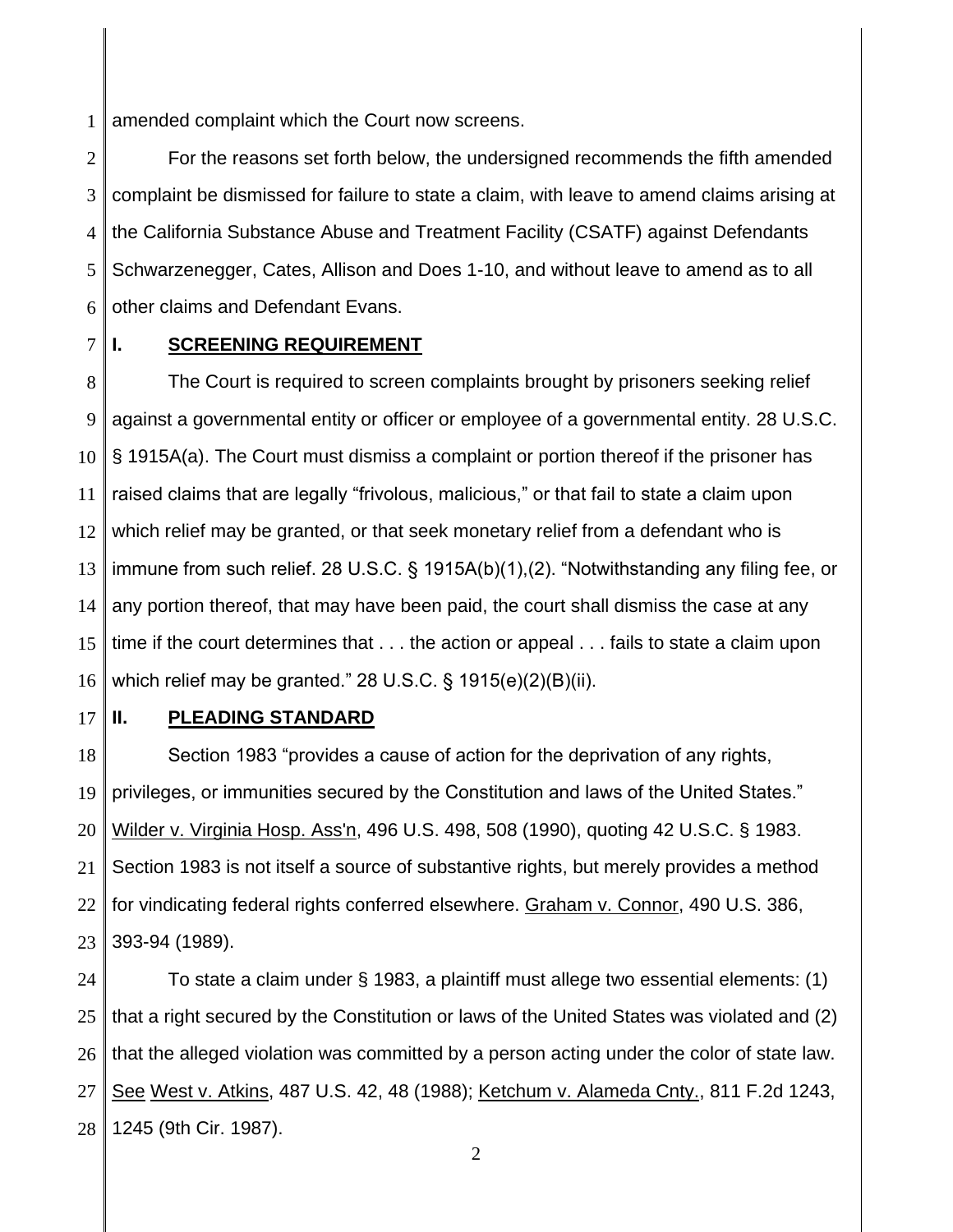1 2 3 4 5 6 7 8 9 A complaint must contain "a short and plain statement of the claim showing that the pleader is entitled to relief . . . ." Fed. R. Civ. P. 8(a)(2). Detailed factual allegations are not required, but "[t]hreadbare recitals of the elements of a cause of action, supported by mere conclusory statements, do not suffice." Ashcroft v. Iqbal, 556 U.S. 662, 678 (2009), citing Bell Atlantic Corp. v. Twombly, 550 U.S. 544, 555 (2007). Plaintiff must set forth "sufficient factual matter, accepted as true, to state a claim that is plausible on its face." Id. Facial plausibility demands more than the mere possibility that a defendant committed misconduct and, while factual allegations are accepted as true, legal conclusions are not. Id. at 667-68.

10

## **III. PLAINTIFF'S ALLEGATIONS**

11 12 13 14 15 16 17 18 19 Plaintiff, a paraplegic in the custody of the California Department of Corrections and Rehabilitation (CDCR), is currently housed at the CSATF. Since his incarceration in 2001, Defendants former Governor Schwarzenegger, former CDCR Secretary Cates, former Salinas Valley State Prison (SVSP) Warden Evans, former CSATF Warden Allison, and Does 1-10 subjected him to overcrowding and extensive lockdowns, indifference to medical needs and conditions of confinement, discrimination based on disability and gender, denial of disability accommodation, denial of vocational training, retaliation, and interference with prison mail. These violations occurred at various CDCR facilities and violated his federal and state rights.<sup>1</sup>

20 Plaintiff specifically alleges that:

21 22 23 24 25 26 While at San Quentin State Prison, Duel Vocational Institution and SVSP, he was housed in non-ADA, overcrowded conditions, subjected to extensive lockdowns, denied appropriate yard access and proper clothing, denied transfer to an appropriate facility because of his disability, discriminated against (in his ability to purchase certain items) because of his gender, deliberately given improper medication, and denied a properly functioning wheelchair.

27

 $\overline{\phantom{a}}$ 

<sup>28</sup> <sup>1</sup> Plaintiff alleges he has been incarcerated at San Quentin State Prison, Duel Vocational State Prison, SVSP, Corcoran State Prison, and CSATF.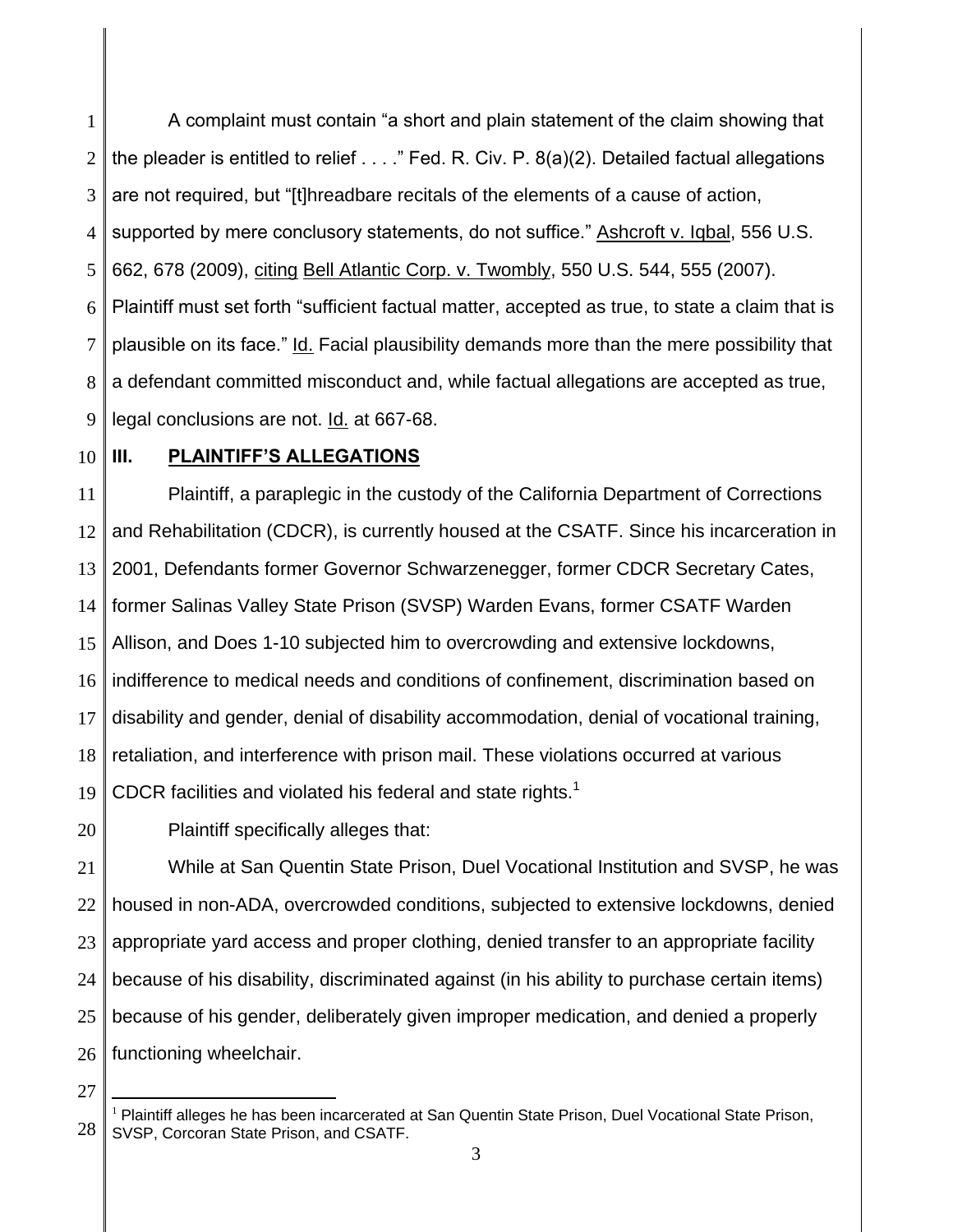He has not received any rehabilitation and vocational training.

2 3 4 5 6 Staff at SVSP interfered with his confidential and legal mail, falsified mail, and retaliated against him (for filing accommodation requests) by housing him in an overcrowded, non-ADA gym proximal to large fans, causing him serious health problems. SVSP doctors Lee and Grillo gave Plaintiff the wrong treatment and medication.<sup>2</sup>

7 8 9 10 11 12 Staff at CSATF retaliated against him for filing this litigation by housing him in an overcrowded, unsanitary, non-ADA gym, depriving him of amenities available to others and exposing him to extremes of hot and cold weather. CSATF staff disposed of his broken wheelchair upon its replacement to prevent Plaintiff from presenting the broken wheelchair to the Court. CSATF doctor Onyeje knowingly prescribed the wrong medication and failed to explain side-effects, causing serious pain. $3$ 

13 14 Staff at SVSP and CSATF failed to timely deliver a medically prescribed seat for Plaintiff"s wheelchair.

15 16 17 18 19 20 Plaintiff seeks monetary damages; an order that the CDCR reduce the prison population to single cell occupancy, provide appropriate medical care, stop retaliation, stop disability and gender discrimination, repatriate desirous inmates who like Plaintiff are foreign nationals, re-open closed vocational programs, close or re-fit all gyms dormitories, provide for timely receipt of medical appliances and for confidentiality of mail, and provide him with copies of his legal documents should he be transferred.

# **IV. THE FIFTH AMENDED COMPLAINT FAILS TO STATE A CLAIM - LEAVE TO**

#### 22 **AMEND APPROPRIATE ONLY FOR CSATF CLAIMS AGAINST DEFENDANTS**

- 23 **SCHWARZENEGGER, CATES, ALLISON AND DOES 1-10**
- 24

21

1

# **A. Dismissal of Unrelated Claims Pursuant to Rule 18**

25 26 Plaintiff asserts claims arising at various CDCR facilities over an 11 year period. Fed. R. Civ. P. 18(a) states: "[a] party asserting a claim to relief as an original claim,

27

l  $2$  SVSP Drs. Lee and Grillo are not named defendants in this action.

 $3$  CSATF Dr. Onyeje is not a named defendant in this action.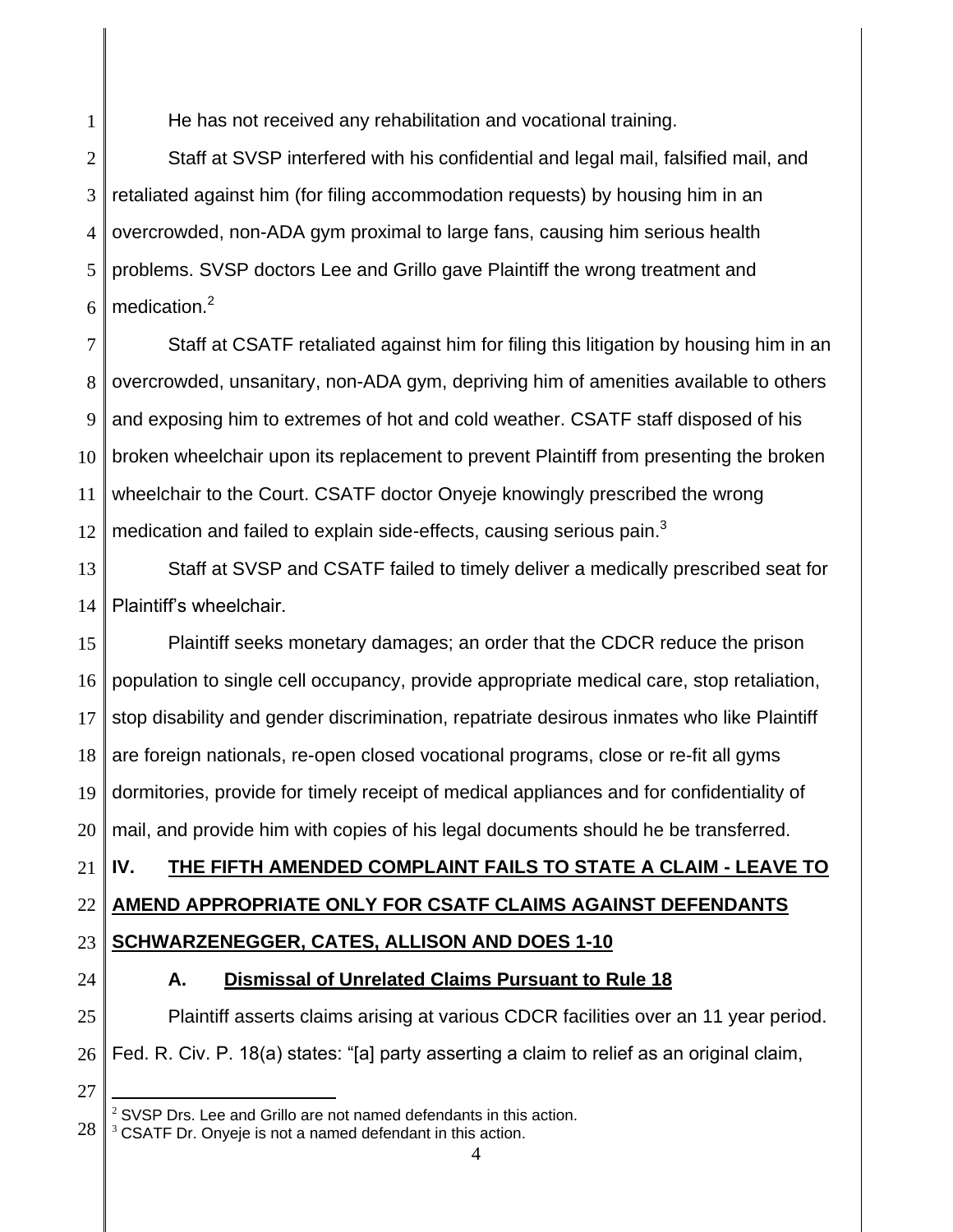1 2 3 4 5 6 7 8 counterclaim, cross-claim, or third-party claim, may join, either as independent or as alternate claims, as many claims, legal, equitable, or maritime, as the party has against an opposing party." However, unrelated claims against different defendants belong in different suits, not only to prevent the sort of morass [a multiple claim, multiple defendant] suit produce[s], but also to ensure that prisoners pay the required filing feesfor the Prison Litigation Reform Act limits to 3 the number of frivolous suits or appeals that any prisoner may file without prepayment of the required fees. 28 U.S.C. § 1915(g)." George v. Smith, 507 F.3d 605, 607 (7th Cir. 2007).

9 10 11 12 The fact that claims are premised on the same type of constitutional violation(s) against multiple defendants does not make them factually related. Claims are related where they are based on the same precipitating event, or a series of related events caused by the same precipitating event.

13 14 15 16 17 Plaintiff"s fifth amended complaint, like his fourth amended complaint, alleges unrelated claims involving distinct incidents at distinct CDCR facilities and, as such, violates Rule 18(a).<sup>4</sup> Plaintiff was advised in the previous screening order that such amassing of unrelated claims is not permissible and would result in dismissal of unrelated claims. So it shall be.

18 19 20 All claims not arising at CSATF and all claims against Defendant former SVSP warden Evans should be dismissed from this action, without prejudice, pursuant to Rule 18.

21

### **B. Failure to Link Supervisory Defendants**

22 23 24 25 Plaintiff claims supervisory Defendants are responsible for the alleged violations because they decide controlling rules, regulations and policies. However, a § 1983 plaintiff must demonstrate that each defendant personally participated in the deprivation of his rights. Jones v. Williams, 297 F.3d 930, 934 (9th Cir. 2002). There must be an

28

26

 $\overline{\phantom{a}}$ 

<sup>27</sup>  $4$  Claims against prison personnel at different facilities are generally unrelated, and Plaintiff alleges nothing to suggest the claims might conceivably be related.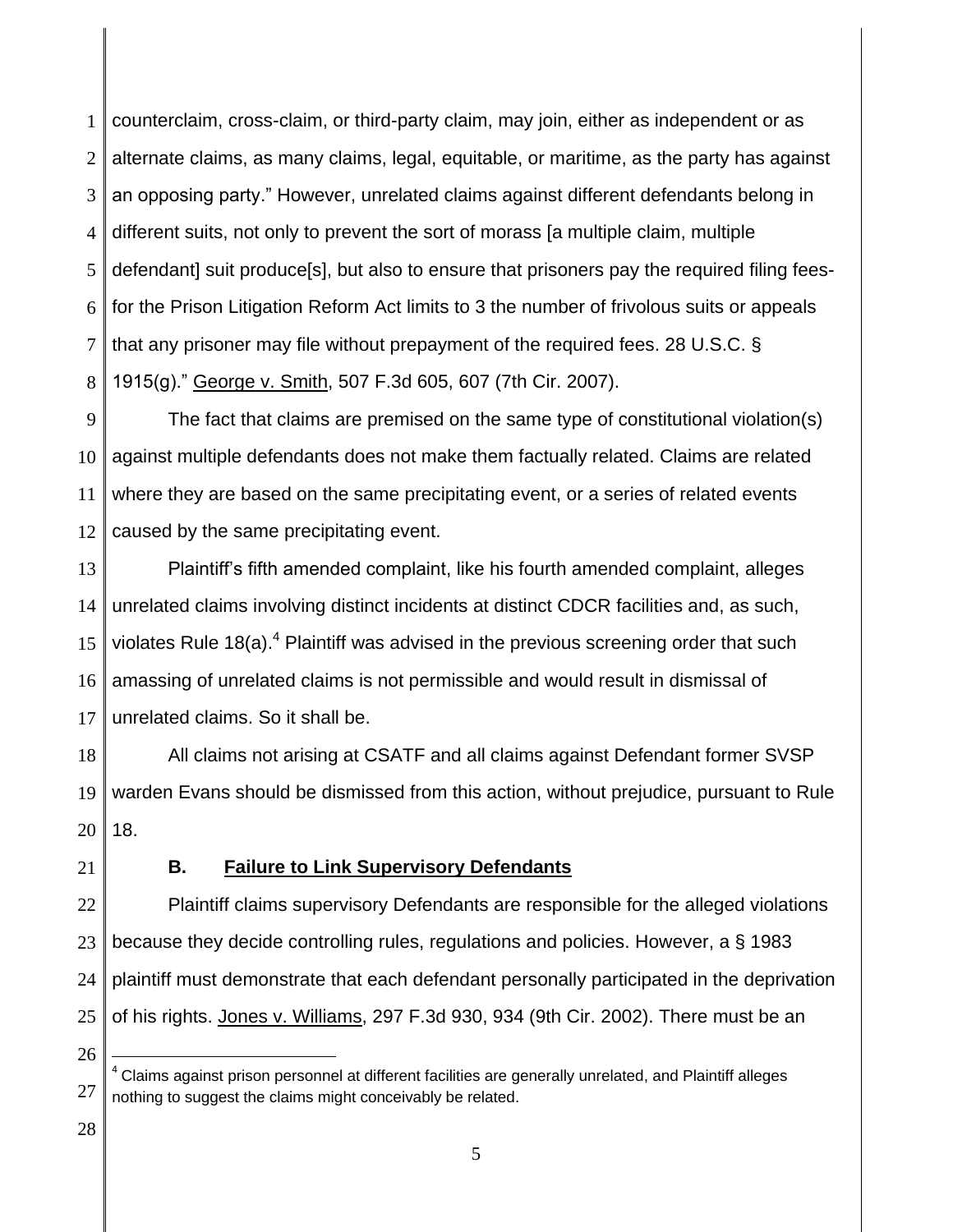1 2 3 4 5 6 7 actual connection or link between the actions of the defendants and the deprivation alleged to have been suffered by the plaintiff. See Monell v. Department of Social Services, 436 U.S. 658 (1978). Government officials may not be held liable for the actions of their subordinates under a theory of respondeat superior. Iqbal, 129 S.Ct. at 1948. Since a government official cannot be held liable under a theory of vicarious liability in § 1983 actions, Plaintiff must plead sufficient facts showing that the official has violated the Constitution through his own individual actions. Id. at 1948.

8 9 10 11 12 Plaintiff does not connect or "link" supervisory Defendants to the alleged rights violations. Plaintiff does not allege his rights were violated as a result of a decision by CDCR and its policymaking officials or a persistent and widespread CDCR practice. Connick v. Thompson, 131 S.Ct. 1350, 1359 (2011). Nor does Plaintiff explain how these individuals personally acted or failed to act so as to violate his rights.

13 14 15 If Plaintiff chooses to amend, he should provide factual detail demonstrating which supervisory Defendants did or did not do what, when, and why and how his rights were violated.

16

### **C. No Federal Rights Violation<sup>5</sup>**

17 18 19 Plaintiff re-alleges claims asserted in the fourth amended complaint. These claims remain deficient for the reasons stated in the previous screening order. The deficiencies and the corrections needed are again discussed below.

20

21

# 1. Indifference – Conditions of Confinement and Failure to Protect Plaintiff claims Defendants have been indifferent to and failed to protect him from

22 23 24 overcrowded conditions, extensive lockdowns, and denial of yard access and have not provided him with proper clothing, rehabilitation and vocational training. The Eighth Amendment protects prisoners from inhumane methods of punishment and from

<sup>25</sup> 26  $\overline{a}$  $5$  The Court need not address the viability of state law negligence and spoliation of evidence claims because the Court will not exercise supplemental jurisdiction over state law claims absent a cognizable federal claim. 28 U.S.C. § 1367(a); Herman Family Revocable Trust v. Teddy Bear, 254 F.3d 802, 805 (9th Cir. 2001); see also Gini v. Las Vegas Metropolitan Police Dep't, 40 F.3d 1041, 1046 (9th Cir. 1994).

<sup>27</sup> 28 "When . . . the court dismisses the federal claim leaving only state claims for resolution, the court should decline jurisdiction over the state claims and dismiss them without prejudice." Les Shockley Racing v. National Hot Rod Ass'n, 884 F.2d 504, 509 (9th Cir. 1989).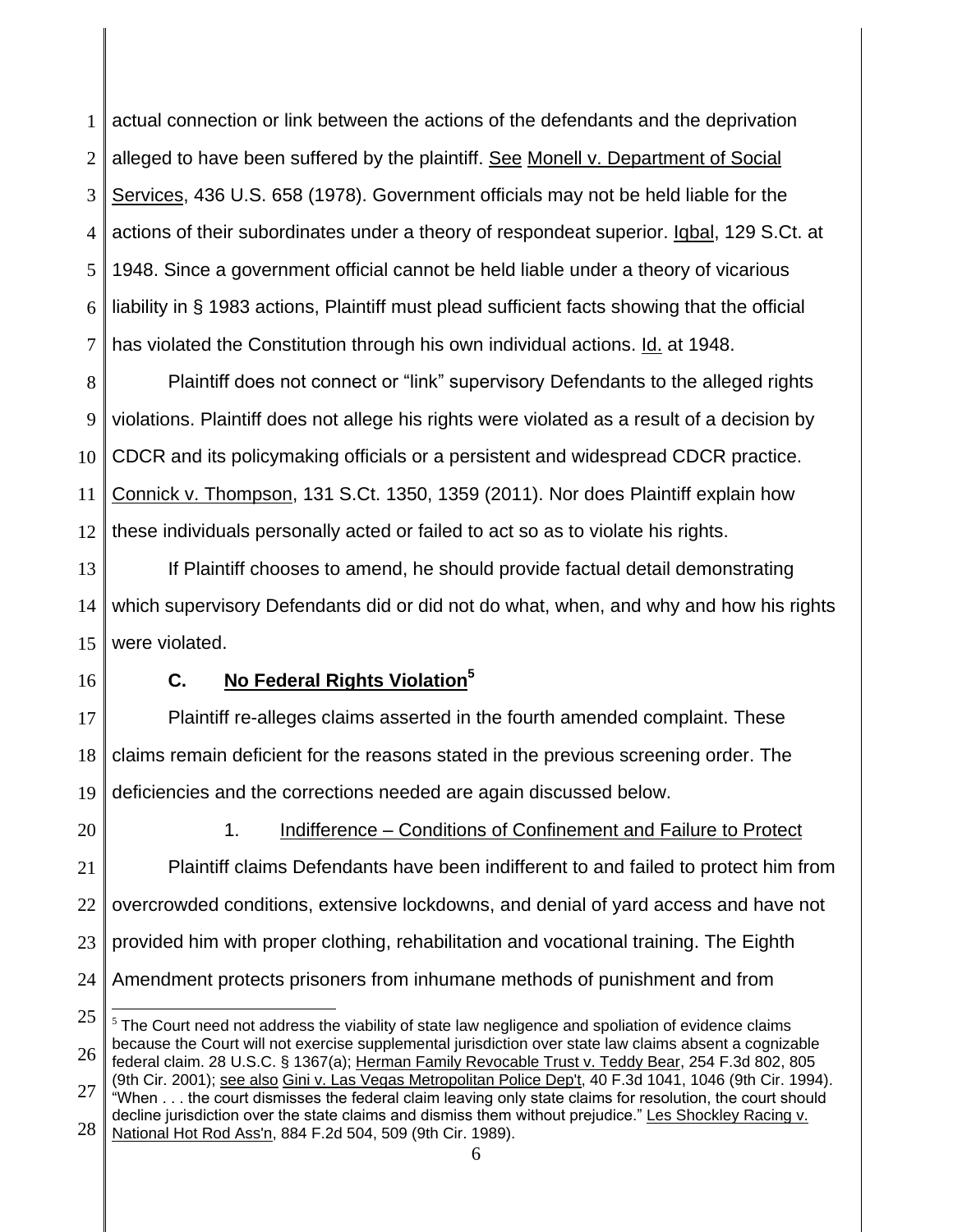1 2 3 4 5 6 7 8 9 10 inhumane conditions of confinement. Morgan v. Morgensen, 465 F.3d 1041, 1045 (9th Cir. 2006). Extreme deprivations are required, and only those deprivations denying the minimal civilized measure of life's necessities are sufficiently grave to form the basis of an Eighth Amendment violation. Hudson v. McMillian, 503 U.S. 1, 9 (1992). The plaintiff must allege facts sufficient to support a claim that prison officials knew of and disregarded a substantial risk of serious harm. Farmer v. Brennan, 511 U.S. 825, 847 (1994); Frost v. Agnos, 152 F.3d 1124, 1128 (9th Cir. 1998). If failure to protect is alleged, the defendant must have had a reasonable opportunity to intervene. Orwat v. Maloney, 360 F.Supp.2d 146, 155 (D. Mass. 2005), citing Gaudreault v. Municipality of Salem, 923 F.2d 203, 207 n.3 (1st Cir. 1991).

11 12 13 14 15 16 17 Prison officials must provide prisoners with food, clothing, shelter, sanitation, medical care, and personal safety. See Toussaint v. McCarthy, 801 F.2d 1080, 1107 (9th Cir. 1986), abrogated in part on other grounds by Sandin v. Conner, 515 U.S. 472 (1995); Hoptowit v. Ray, 682 F.2d 1237, 1246 (9th Cir. 1982). Here Plaintiff does not explain the nature, extent and duration of risk presented; demonstrate any of the Defendants knew of and disregarded such risk or were able to and failed to protect him; and how he was harmed.

18 19 20 21 Plaintiff does not state what additional accommodations were required by him, why, whether he requested same and, if so, whether and how Defendants responded, and what reason was given for their response. Plaintiff also fails to allege he suffered any harm as a result of the absence of accomodation.

22 23 24 25 26 27 28 Mere allegations of overcrowding, Rhodes v. Chapman, 452 U.S. 337, 348 (1981); Balla v. Idaho State Bd. of Corr., 869 F.2d 461, 471 (9th Cir. 1989), lockdowns, Pepperling v. Crist, 678 F.2d 787, 789 (9th Cir. 1982), and lack of outdoor exercise, Keenan v. Hall, 83 F.3d 1083, 1089 (9th Cir. 1996), citing Spain v. Procunier, 600 F.2d 189, 199 (9th Cir. 1979), amended by 135 F.3d 1318 (9th Cir. 1998), do not alone demonstrate a constitutional violation. "Idleness and the lack of [vocational and rehabilitative] programs" do not violate the Eighth Amendment. See Toussaint, 801 F.2d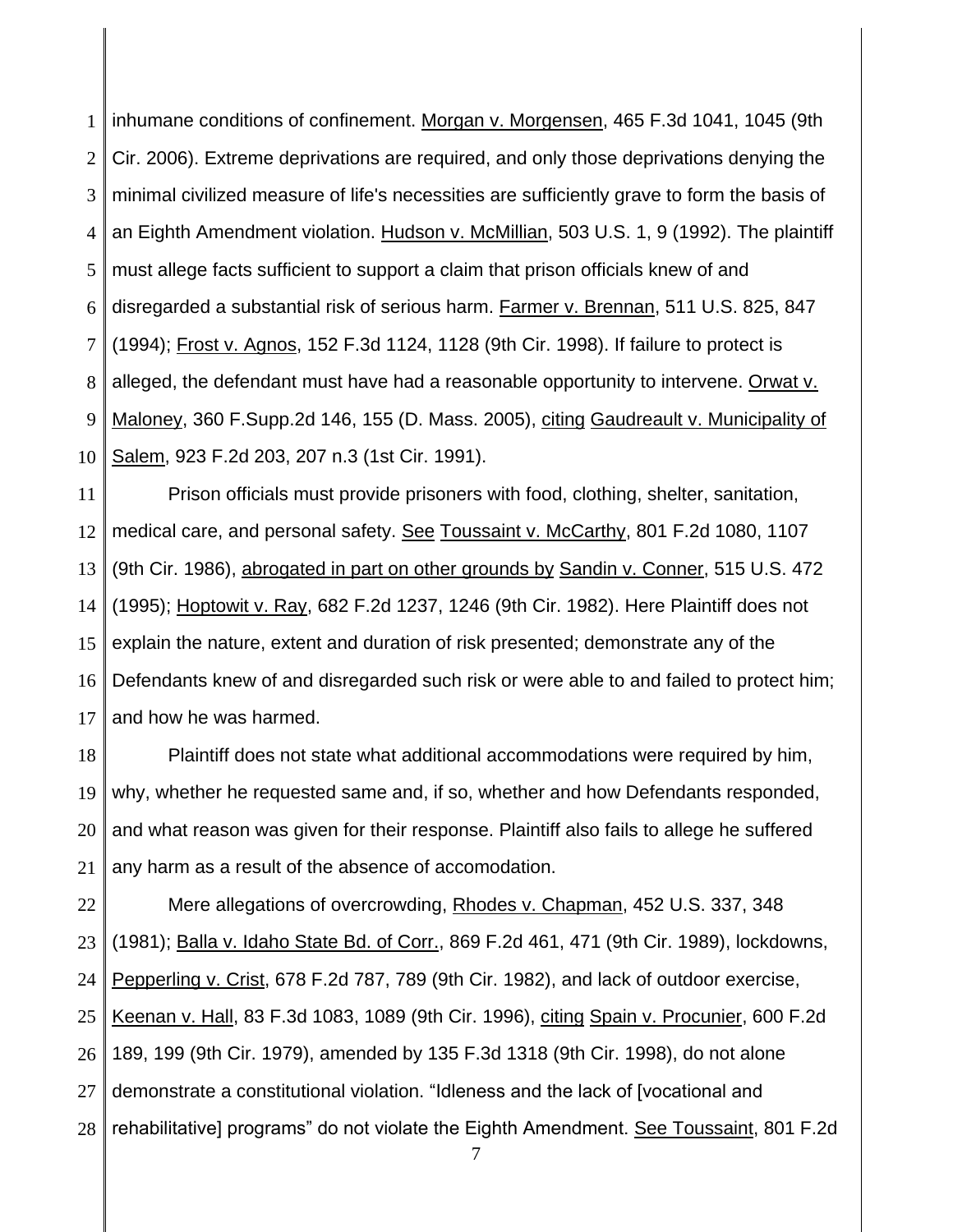1 at 1106-08. The lack of such programs alone likewise does not state a federal claim.

2 3 4 5 If Plaintiff chooses to amend, he should state facts identifying a serious risk of harm and the accommodation at CSATF he deems necessary and specifically identify the Defendants, whether named or unknown, whose personal acts or omissions resulted in the alleged violation of Plaintiff's federal rights, causing harm.

6

# 2. Retaliation

7 8 9 Plaintiff claims Defendants retaliated for his filing this litigation by housing him in an overcrowded, unsanitary, non-ADA gym, depriving him of amenities available to others and exposing him to extremes of hot and cold weather.

10 11 12 13 14 15 "Within the prison context, a viable claim of First Amendment retaliation entails five basic elements: (1) an assertion that a state actor took some adverse action against an inmate (2) because of (3) that inmate's protected conduct, and that such action (4) chilled the inmate's exercise of his First Amendment rights, and (5) the action did not reasonably advance a legitimate correctional goal." Rhodes v. Robinson, 408 F.3d 559, 567–68 (9th Cir. 2005).

16 17 18 19 20 Plaintiff has not alleged facts suggesting, even circumstantially, his protected conduct was a "substantial or motivating factor behind the defendant's conduct." Brodheim v. Cry, 584 F.3d 1262, 1271 (9th Cir.2009), quoting Sorrano's Gasco, Inc. v. Morgan, 874 F.2d 1310, 1314 (9th Cir. 1989), and the absence of a penological purpose.

21 22 23 24 If Plaintiff chooses to amend, he should state facts demonstrating that named Defendants at CSATF retaliated against him for having engaged in protected conduct, that there was no penological justification for their action and that he suffered harm as a result.

25

### 3. Discrimination and Failure to Accommodate

26 27 28 Plaintiff claims Defendants discriminated against him because of his disability and gender, denying him accommodation, transfer to an appropriate facility, and purchase of certain personal items.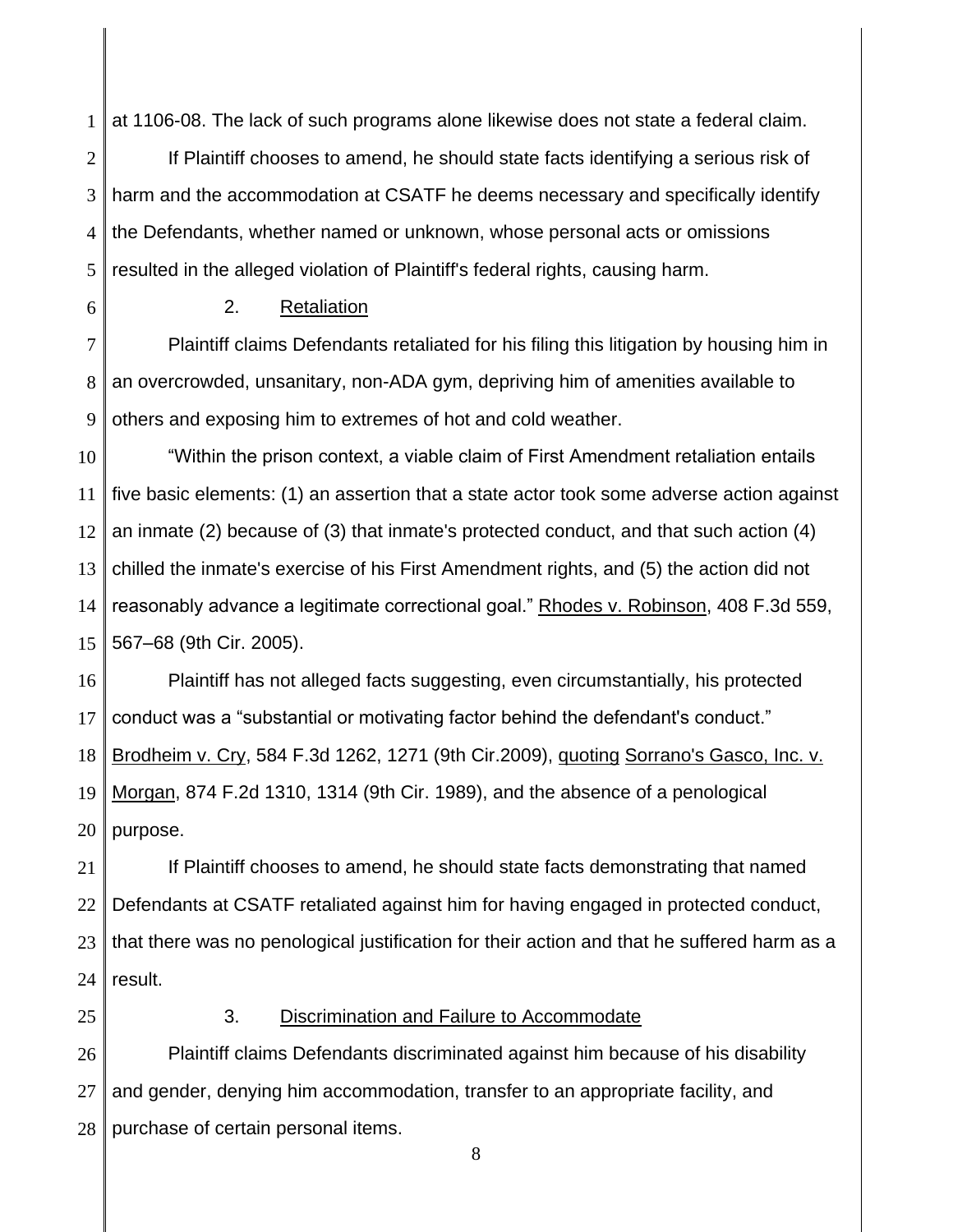### a. Equal Protection

1

2 3 4 5 6 7 8 9 10 11 12 13 14 15 16 17 18 19 20 21 22 23 24 25 26 A Fourteenth Amendment discrimination claim requires Plaintiff show he was intentionally discriminated against because he is male, Comm. Concerning Cmty. Improvement v. City of Modesto, 583 F.3d 690, 702–03 (9th Cir. 2009); Serrano v. Francis, 345 F.3d 1071, 1082 (9th Cir. 2003), or that he was treated differently (disparately) from those similar to him for no valid purpose. [Engquist v. Oregon](http://web2.westlaw.com/find/default.wl?mt=Westlaw&db=708&tc=-1&rp=%2ffind%2fdefault.wl&findtype=Y&ordoc=2031702804&serialnum=2016269722&vr=2.0&fn=_top&sv=Split&tf=-1&pbc=E5A95BCE&rs=WLW13.10)  [Department of Agriculture,](http://web2.westlaw.com/find/default.wl?mt=Westlaw&db=708&tc=-1&rp=%2ffind%2fdefault.wl&findtype=Y&ordoc=2031702804&serialnum=2016269722&vr=2.0&fn=_top&sv=Split&tf=-1&pbc=E5A95BCE&rs=WLW13.10) 553 U.S. 591, 601–02 (2008); [Village of Willowbrook v.](http://web2.westlaw.com/find/default.wl?mt=Westlaw&db=708&tc=-1&rp=%2ffind%2fdefault.wl&findtype=Y&ordoc=2031702804&serialnum=2000060043&vr=2.0&fn=_top&sv=Split&tf=-1&pbc=E5A95BCE&rs=WLW13.10)  Olech; [528 U.S. 562, 564 \(2000\);](http://web2.westlaw.com/find/default.wl?mt=Westlaw&db=708&tc=-1&rp=%2ffind%2fdefault.wl&findtype=Y&ordoc=2031702804&serialnum=2000060043&vr=2.0&fn=_top&sv=Split&tf=-1&pbc=E5A95BCE&rs=WLW13.10) [Lazy Y Ranch Ltd. v. Behrens,](http://web2.westlaw.com/find/default.wl?mt=Westlaw&db=506&tc=-1&rp=%2ffind%2fdefault.wl&findtype=Y&ordoc=2031702804&serialnum=2017147122&vr=2.0&fn=_top&sv=Split&tf=-1&referencepositiontype=S&pbc=E5A95BCE&referenceposition=592&rs=WLW13.10) 546 F.3d 580, 592 (9th Cir. [2008\);](http://web2.westlaw.com/find/default.wl?mt=Westlaw&db=506&tc=-1&rp=%2ffind%2fdefault.wl&findtype=Y&ordoc=2031702804&serialnum=2017147122&vr=2.0&fn=_top&sv=Split&tf=-1&referencepositiontype=S&pbc=E5A95BCE&referenceposition=592&rs=WLW13.10) [North Pacifica LLC v. City of Pacifica,](http://web2.westlaw.com/find/default.wl?mt=Westlaw&db=506&tc=-1&rp=%2ffind%2fdefault.wl&findtype=Y&ordoc=2031702804&serialnum=2016087284&vr=2.0&fn=_top&sv=Split&tf=-1&referencepositiontype=S&pbc=E5A95BCE&referenceposition=486&rs=WLW13.10) 526 F.3d 478, 486 (9th Cir. 2008). Plaintiff does not demonstrate Defendants intentionally discriminated against him at CSATF based on his gender, or treated him differently from similarly situated inmates without valid penological purpose. That female inmates may be allowed to purchase items different from and additional to those available for purchase by male inmates does not alone suggest Defendants' intent to discriminate against males or preclude some other explanation. Conjecture is not a basis for a federal claim. Nor does Plaintiff demonstrate he was treated differently from others like him without valid penological purpose. $^6$  It is unclear how he identifies inmates thought to be similarly situated, and why he believes such inmates were treated differently from him without any valid penological justification. If Plaintiff chooses to amend, he should state facts demonstrating named Defendants" intentional discrimination or that named Defendants treated him unjustly and differently from similarly situated inmates at CSATF, causing harm. b. ADA A failure to accommodate claim under the Americans with Disabilities Act (ADA), 42 U.S.C. § 12132, requires a showing Plaintiff has been "improperly excluded from

<sup>27</sup> 28 6 "Because the disabled do not constitute a suspect class for equal protection purposes, a governmental policy that purposefully treats the disabled differently from the non-disabled need only be rationally related to legitimate legislative goals to pass constitutional muster." Pierce v. County of Orange, 526 F.3d 1190, 1225 (9th Cir. 2008), citing [Lee v. City of Los Angeles, 250 F.3d 668, 687](http://web2.westlaw.com/find/default.wl?mt=Westlaw&db=506&tc=-1&rp=%2ffind%2fdefault.wl&findtype=Y&ordoc=2016099280&serialnum=2001385224&vr=2.0&fn=_top&sv=Split&tf=-1&referencepositiontype=S&pbc=D76F40DB&referenceposition=687&rs=WLW13.10) (9th Cir. 2001).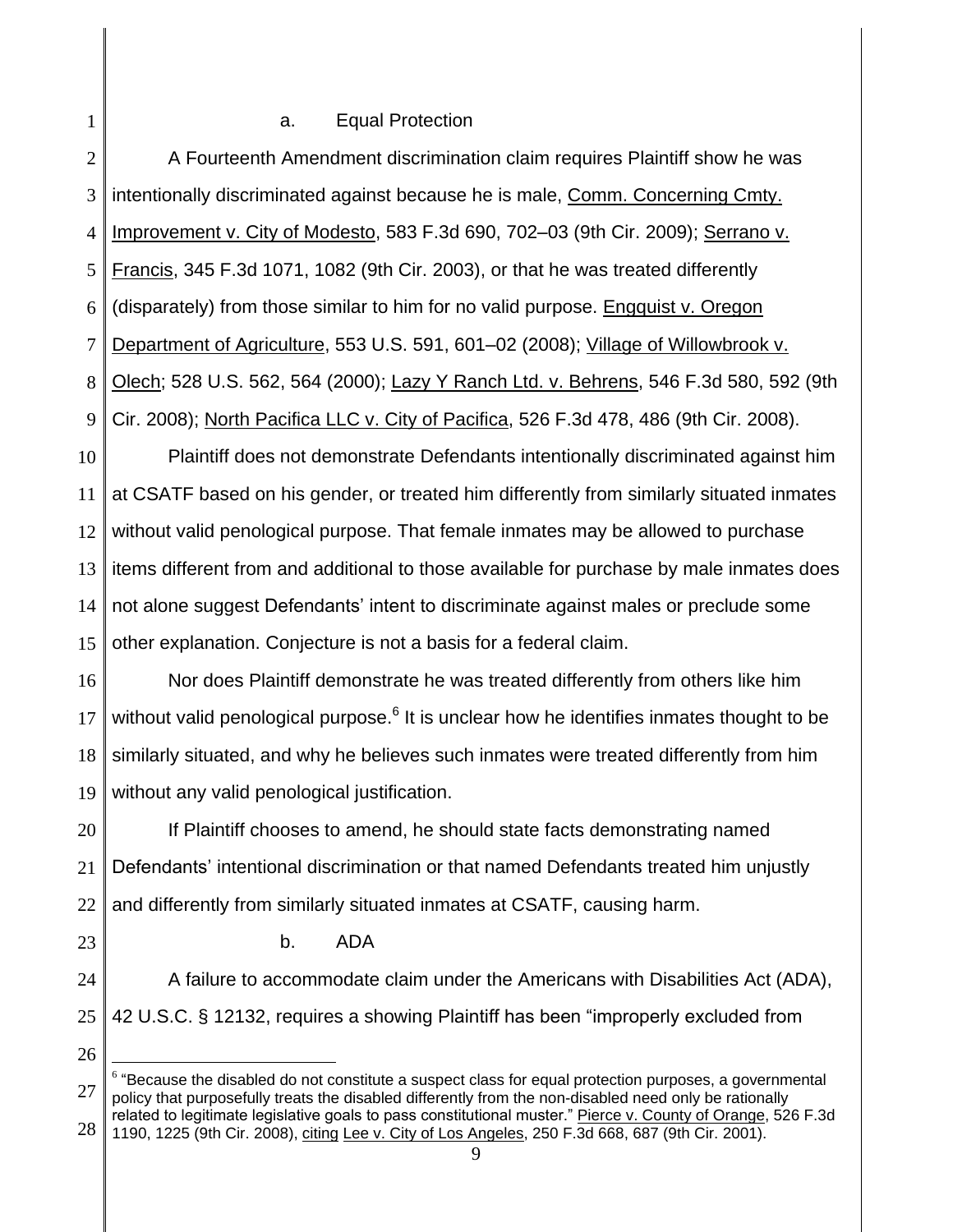1 2 3 4 5 participation in, and denied the benefits of, a prison service, program, or activity on the basis of his physical handicap." Armstrong v. Wilson, 124 F.3d 1019, 1023 (9th Cir. 1997). Lack of treatment for Plaintiff"s medical condition is not a basis for an ADA claim. Burger v. Bloomberg, 418 F.3d 882, 883 (8th Cir. 2005) (medical treatment decisions not basis for ADA claims).

6 7 8 9 "To recover monetary damages under Title II of the ADA, a plaintiff must prove intentional discrimination on the part of the defendant," and the standard for intentional discrimination is deliberate indifference. Duvall v. County of Kitsap, 260 F.3d 1124, 1138 (9th Cir. 2001).

10 11 12 13 14 15 Plaintiff does not provide facts suggesting that named Defendants participated in, or were otherwise responsible for, excluding him from numerous activities, programs, and benefits otherwise available to him at CSATF, by reason of his disability. Plaintiff does not provide his classification and chrono status or basis for entitlement to facility transfer. No facts suggest why and how named Defendants denied him appropriate accommodation and transfer because of his disability.

16 17 18 19 If Plaintiff chooses to amend, he should set forth sufficient facts suggesting named Defendants excluded him from participation in or otherwise discriminated against him with regard to CDCR services, programs, or activities at CSATF by reason of his disability, causing harm.

20

### 4. Interference with Mail

21 22 23 24 25 26 27 Plaintiff claims Defendants interfered with and falsified his confidential and legal mail. While prisoners have a First Amendment right to send and receive mail, Witherow v. Paff, 52 F.3d 264, 265 (9th Cir. 1995); Jones v. Brown, 461 F.3d 353, 358 (3d Cir. 2006), the right to receive mail is subject to substantial limitation and a regulation or policy infringing on the right will be upheld if it is reasonably related to legitimate penological interests. Prison Legal News v. Lehman, 397 F.3d 692, 699 (9th Cir. 2005), citing Turner v. Safley, 482 U.S. 78, 89 (1987).

28

Plaintiff claims possible interference and falsification, by unnamed individuals as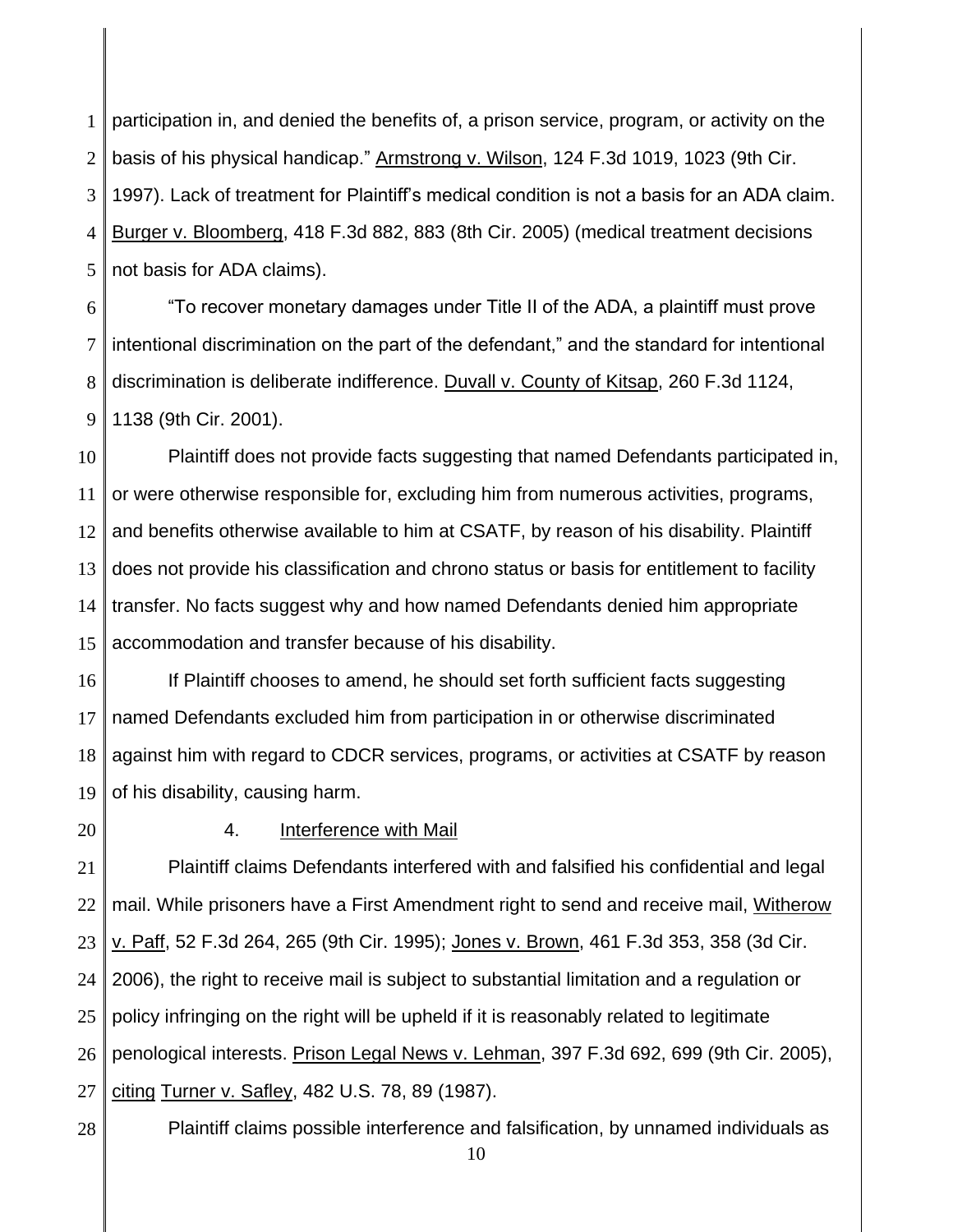1 2 3 4 5 to unspecified mail alleged to be confidential and legal. No harm or injury attributed to named Defendants is alleged. Plaintiff does not explain the nature and extent of interference with his mail at CSATF, what reason prison officials gave for the interference, whether the alleged interference conforms with facility practice and prison regulations, and harm caused.

6 7 8 9 10 Plaintiff should note that mere opening and visually inspection of legal and nonlegal correspondence does not alone state a federal claim. [Wolff v. McDonnell,](http://web2.westlaw.com/find/default.wl?mt=Westlaw&db=708&tc=-1&rp=%2ffind%2fdefault.wl&findtype=Y&ordoc=2030552468&serialnum=1974127248&vr=2.0&fn=_top&sv=Split&tf=-1&pbc=1E55EA3C&rs=WLW13.07) 418 U.S. [539, 576–77 \(1974\);](http://web2.westlaw.com/find/default.wl?mt=Westlaw&db=708&tc=-1&rp=%2ffind%2fdefault.wl&findtype=Y&ordoc=2030552468&serialnum=1974127248&vr=2.0&fn=_top&sv=Split&tf=-1&pbc=1E55EA3C&rs=WLW13.07) Mitchell v. Dupnick, [75 F.3d 517, 523 \(9th Cir.](http://web2.westlaw.com/find/default.wl?mt=Westlaw&db=506&tc=-1&rp=%2ffind%2fdefault.wl&findtype=Y&ordoc=2030552468&serialnum=1996038664&vr=2.0&fn=_top&sv=Split&tf=-1&referencepositiontype=S&pbc=1E55EA3C&referenceposition=523&rs=WLW13.07) 1996); [Samonte v.](http://web2.westlaw.com/find/default.wl?mt=Westlaw&db=0000999&tc=-1&rp=%2ffind%2fdefault.wl&findtype=Y&ordoc=2030552468&serialnum=2012650130&vr=2.0&fn=_top&sv=Split&tf=-1&pbc=1E55EA3C&rs=WLW13.07)  Maglinti, [2007 WL 1963697, at \\*5 \(D.Hawai'i July 3, 2007\)](http://web2.westlaw.com/find/default.wl?mt=Westlaw&db=0000999&tc=-1&rp=%2ffind%2fdefault.wl&findtype=Y&ordoc=2030552468&serialnum=2012650130&vr=2.0&fn=_top&sv=Split&tf=-1&pbc=1E55EA3C&rs=WLW13.07) (whether legal mail may be opened outside the inmate's presence is an open question in the Ninth Circuit).

11 12 13 14 15 16 17 18 It is also unclear whether Plaintiff alleges his outgoing mail is being censored. Censorship of outgoing prisoner mail is justified if the following criteria are met: (1) the regulation furthers an important or substantial government interest unrelated to the suppression of expression, and (2) the limitation on First Amendment freedoms must be no greater than is necessary or essential to the protection of the particular governmental interest involved. Procunier v. Martinez, [416 U.S. 396, 413 \(1974\),](http://web2.westlaw.com/find/default.wl?mt=Westlaw&db=708&tc=-1&rp=%2ffind%2fdefault.wl&findtype=Y&ordoc=2030552468&serialnum=1974127174&vr=2.0&fn=_top&sv=Split&tf=-1&pbc=1E55EA3C&rs=WLW13.07) overturned in part by Thornburgh v. Abbott, [490 U.S. 401, 413–14 \(1989\).](http://web2.westlaw.com/find/default.wl?mt=Westlaw&db=708&tc=-1&rp=%2ffind%2fdefault.wl&findtype=Y&ordoc=2030552468&serialnum=1989072186&vr=2.0&fn=_top&sv=Split&tf=-1&pbc=1E55EA3C&rs=WLW13.07) Here the facts alleged are insufficient to determine whether Plaintiff can state such a claim.

19 20 21 22 Finally, it is unclear whether Plaintiff"s "legal" mail is in issue. A prison need not treat all mail sent to government agencies and officials as legal mail. See [O'Keefe v.](http://web2.westlaw.com/find/default.wl?mt=Westlaw&db=506&tc=-1&rp=%2ffind%2fdefault.wl&findtype=Y&ordoc=2030552468&serialnum=1996104930&vr=2.0&fn=_top&sv=Split&tf=-1&referencepositiontype=S&pbc=1E55EA3C&referenceposition=326&rs=WLW13.07)  Van Boening, [82 F.3d 322, 326 \(9th Cir.](http://web2.westlaw.com/find/default.wl?mt=Westlaw&db=506&tc=-1&rp=%2ffind%2fdefault.wl&findtype=Y&ordoc=2030552468&serialnum=1996104930&vr=2.0&fn=_top&sv=Split&tf=-1&referencepositiontype=S&pbc=1E55EA3C&referenceposition=326&rs=WLW13.07) 1996). Plaintiff must allege facts sufficient for the Court to determine a basis for finding the mail at issue to be legal mail.

23 24 If Plaintiff chooses to amend, he should explain in reasonable detail how named Defendants violated his First Amendment rights at CSATF.

25

### 5. Indifference – Medical Needs

26 27 28 Plaintiff claims Defendants deliberately provided improper medication and treatment. Specifically, he suggests Defendants gave him a defective wheelchair, failed to disclose side effects of medications, and delayed delivery of a prescribed seat for his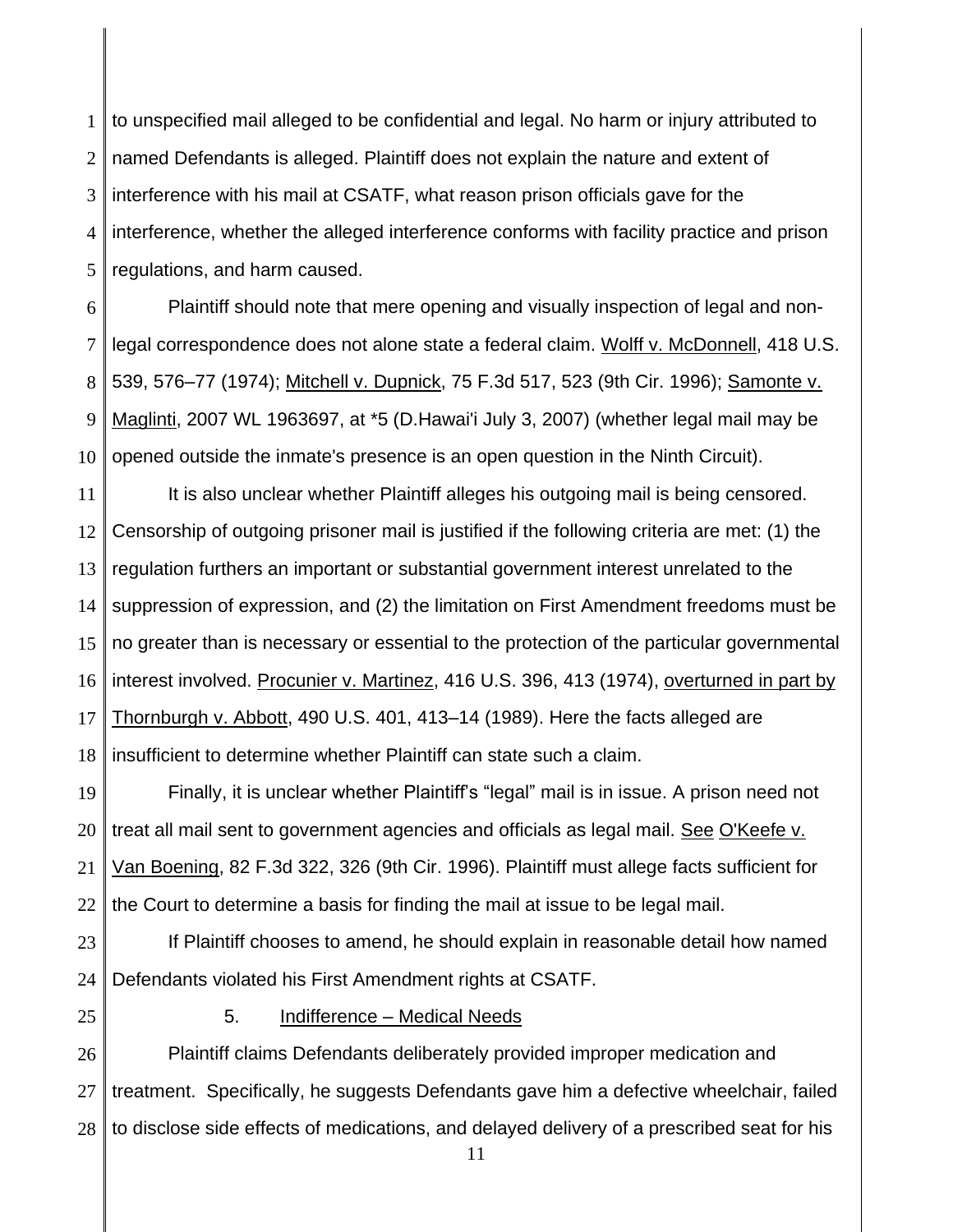1 wheelchair.

2 3 4 5 6 7 8 9 "[T]o maintain an Eighth Amendment claim based on prison medical treatment, an inmate must show deliberate indifference to serious medical needs." Jett v. Penner, 439 F.3d 1091, 1096 (9th Cir. 2006), quoting Estelle v. Gamble, 429 U.S. 97, 106 (1976). This requires Plaintiff to show (1) "a serious medical need by demonstrating that failure to treat a prisoner's condition could result in further significant injury or the unnecessary and wanton infliction of pain," and (2) "the defendant's response to the need was deliberately indifferent." Jett, 439 F.3d at 1096, quoting McGuckin v. Smith, 974 F.2d 1050, 1059 (9th Cir. 1992).

10 11 12 13 Where a delay in treatment is alleged, the plaintiff must show delay led to further significant injury or the unnecessary and wanton infliction of pain. Jett, 439 F.3d at 1096. The delay only rises to a constitutional violation if it caused the prisoner "substantial harm." Wood v. Housewright, 900 F.2d 1332, 1335 (9th Cir. 1990).

14 15 16 17 Misdiagnosis and/or negligent treatment, if such occurred, would not be sufficient to show indifference. See Broughton v. Cutter Laboratories, 622 F.2d 458, 460 (9th Cir. 1980), citing Estelle, 429 U.S. at 105–06 (mere "indifference," "negligence," or "medical malpractice' will not support medical indifference claim).

18 19 20 Plaintiff states his belief, unsupported by any facts, that named Defendants provided "wrong" and "improper" and negligent treatment. This is not sufficient to state a federal claim.

21 22 23 If Plaintiff chooses to amend, he should demonstrate with facts that named Defendants knowingly denied, delayed, or interfered with a response to his serious medical need or provided unacceptable medical treatment.

24

6. Injunctive Relief

25 26 Plaintiff seeks an order for broad institutional relief, to benefit him and other inmates, relating to the above claims.

27 28 Injunctive relief, whether temporary or permanent, is an "extraordinary remedy, never awarded as of right." Winter v. Natural Res. Defense Council, 555 U.S. 7, 22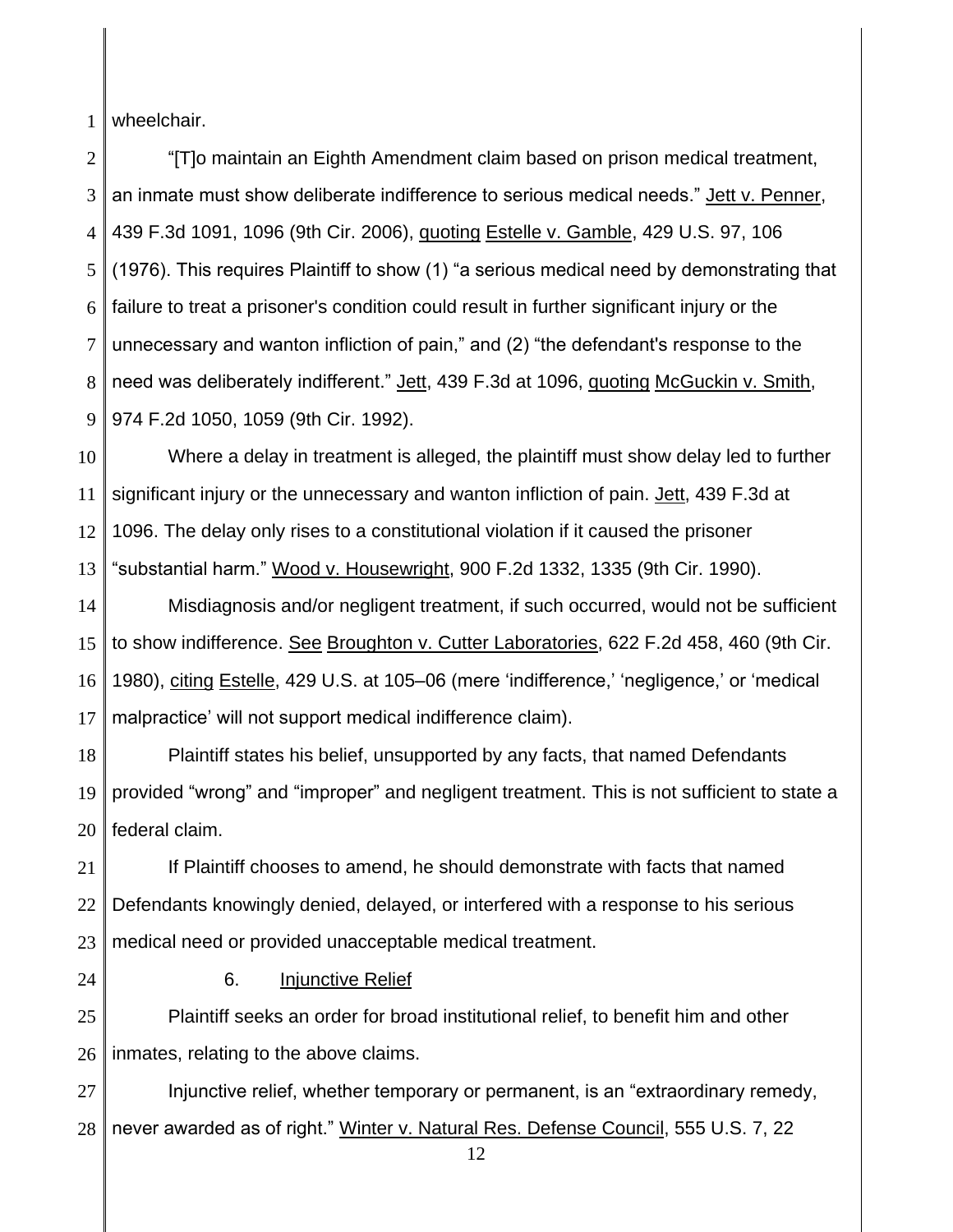1 2 3 4 5 6 7 8 9 (2008). To prevail, the party seeking injunctive relief must show either "(1) a likelihood of success on the merits and the possibility of irreparable injury, or (2) the existence of serious questions going to the merits and the balance of hardships tipping in [the moving party's] favor." Oakland Tribune, Inc. v. Chronicle Publishing Company, Inc., 762 F.2d 1374, 1376 (9th Cir. 1985), quoting Apple Computer, Inc. v. Formula International, Inc., 725 F.2d 521, 523 (9th Cir. 1984); see also City of Los Angeles v. Lyons, 461 U.S. 95, 101–102 (1983) (plaintiff must show "real and immediate" threat of injury). Requested relief must be narrowly drawn and the least intrusive means necessary to correct the violation. 18 U.S.C. § 3626(a)(1)(A).

10 11 12 13 14 15 16 Plaintiff has not stated any cognizable federal claim, or threat or hardship therefrom against named Defendants for the reasons stated above. He may not seek relief on behalf of other inmates. Halet v. Wend Inv. Co., [672 F.2d 1305, 1308 \(9th Cir.](http://web2.westlaw.com/find/default.wl?mt=Westlaw&db=350&tc=-1&rp=%2ffind%2fdefault.wl&findtype=Y&ordoc=2029525636&serialnum=1982114311&vr=2.0&fn=_top&sv=Split&tf=-1&referencepositiontype=S&pbc=F8043F62&referenceposition=1308&rs=WLW13.10) [1982\),](http://web2.westlaw.com/find/default.wl?mt=Westlaw&db=350&tc=-1&rp=%2ffind%2fdefault.wl&findtype=Y&ordoc=2029525636&serialnum=1982114311&vr=2.0&fn=_top&sv=Split&tf=-1&referencepositiontype=S&pbc=F8043F62&referenceposition=1308&rs=WLW13.10) citing [Duke Power Co. v. Carolina Environmental Study Group,](http://web2.westlaw.com/find/default.wl?mt=Westlaw&db=708&tc=-1&rp=%2ffind%2fdefault.wl&findtype=Y&ordoc=2029525636&serialnum=1978139502&vr=2.0&fn=_top&sv=Split&tf=-1&pbc=F8043F62&rs=WLW13.10) 438 U.S. 59, 80 [\(1978\)](http://web2.westlaw.com/find/default.wl?mt=Westlaw&db=708&tc=-1&rp=%2ffind%2fdefault.wl&findtype=Y&ordoc=2029525636&serialnum=1978139502&vr=2.0&fn=_top&sv=Split&tf=-1&pbc=F8043F62&rs=WLW13.10) (party must assert [his] own rights not those of third parties); accord, [Warth v.](http://web2.westlaw.com/find/default.wl?mt=Westlaw&db=708&tc=-1&rp=%2ffind%2fdefault.wl&findtype=Y&ordoc=2029525636&serialnum=1975129820&vr=2.0&fn=_top&sv=Split&tf=-1&pbc=F8043F62&rs=WLW13.10)  Seldin, [422 U.S. 490, 499](http://web2.westlaw.com/find/default.wl?mt=Westlaw&db=708&tc=-1&rp=%2ffind%2fdefault.wl&findtype=Y&ordoc=2029525636&serialnum=1975129820&vr=2.0&fn=_top&sv=Split&tf=-1&pbc=F8043F62&rs=WLW13.10) (1974). Plaintiff has not shown he needs and is entitled to injunctive relief.

17 18 19 If Plaintiff chooses to amend, he should allege facts showing a likelihood of or serious questions as to the merits, as against named Defendants, and the need for specific, immediate injunctive relief to avoid hardship and injury.

20

### **V. LEGAL CONCLUSIONS AND RECOMMENDATIONS**

21 22 23 24 The fifth amended complaint fails to state any federal claim. Claims not arising at CSATF and Defendant Evans should be dismissed from this action without prejudice pursuant to Rule 18. Plaintiff should be allowed to amend claims arising at CSATF against Defendants Schwarzenegger, Cates, Allison, and Does 1-10.

25 26 27 28 Accordingly, for the reasons set forth above, it is HEREBY RECOMMENDED that the fifth amended complaint be dismissed for failure to state a claim, with leave to amend only claims arising at CSATF against Defendants Schwarzenegger, Cates, Allison and Does 1-10, and without leave to amend and without prejudice as to all other